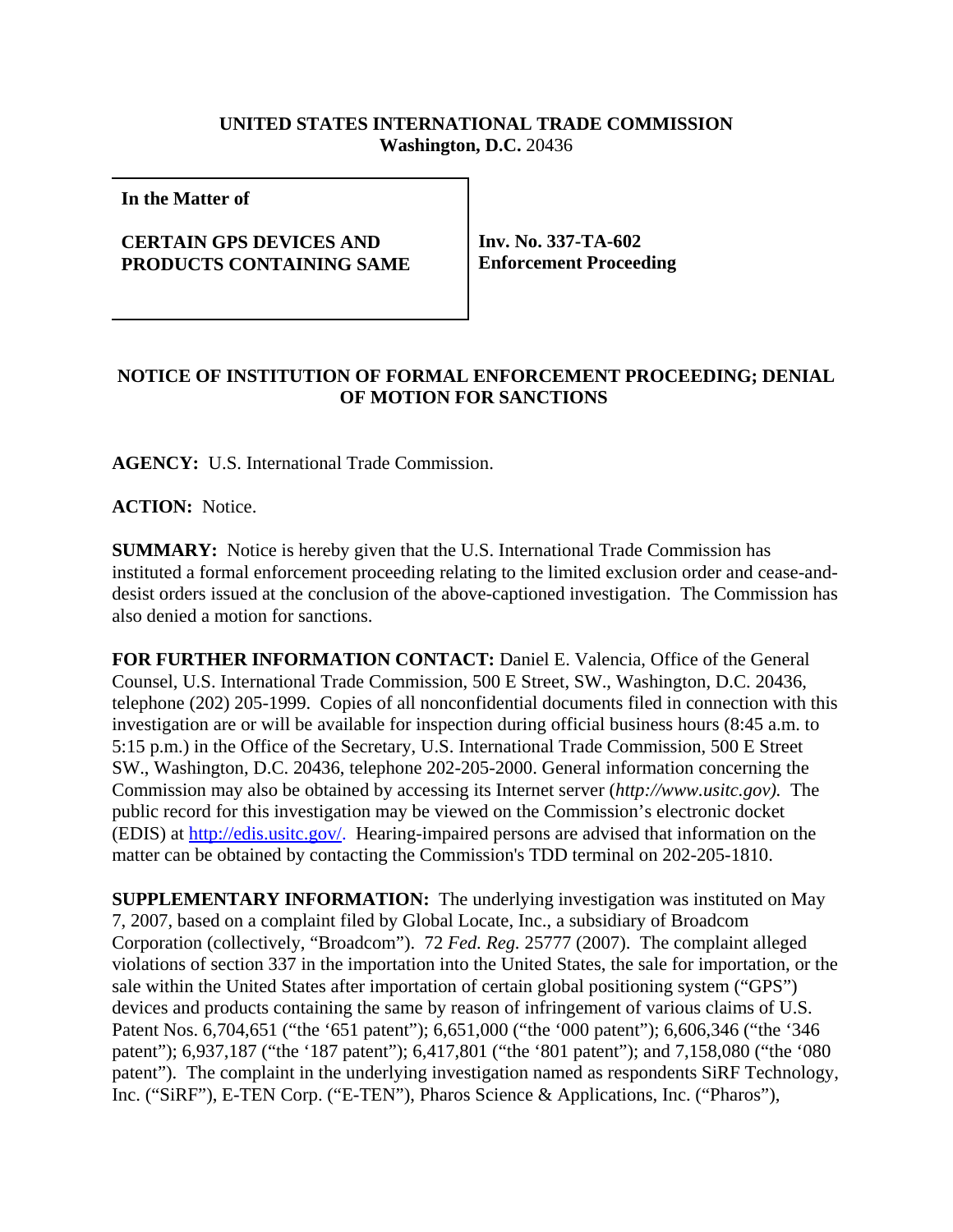MiTAC International Corporation ("MiTAC"), and Mio Technology Limited ("Mio") (collectively, "Respondents").

On January 15, 2009, the Commission found a violation of section 337 by Respondents by reason of infringement of all six asserted patents. The Commission issued a limited exclusion and cease-and-desist orders against SiRF, Pharos, and Mio. The remedial orders are directed to GPS devices and products containing the same that infringe or are covered by certain claims of the '346, '651, '000, '080, '187, and/or '801 patents. Respondents subsequently appealed the Commission's final determination to the United States Court of Appeals for Federal Circuit ("Federal Circuit"). In a precedential opinion issued April 12, 2010, the Federal Circuit affirmed the Commission's Final Determination in all respects.

On August 16, 2010, the Commission instituted modification proceedings under 19 C.F.R. 210.76 based on a petition for modification filed by Respondents. At the same time, the Commission denied a petition for modification filed by Broadcom. The modification proceedings are currently ongoing.

On October 7, 2010, Broadcom filed a complaint seeking institution of a formal enforcement proceeding to enforce the limited exclusion order and cease-and-desist orders against Respondents under Commission rule 210.75(b), 19 C.F.R. § 210.75(b). The enforcement complaint named SiRF, MiTAC, Mio, Pharos, E-TEN, MiTAC Digitial Corporation ("MiTAC Digital"), and CSR plc ("CSR") as proposed enforcement respondents. Shortly after the enforcement complaint was filed, Broadcom withdrew its allegations with respect to E-TEN.

On October 22, 2010, the proposed enforcement respondents filed a motion with the Commission requesting sanctions against Broadcom. The motion alleges, among other things, that Broadcom's enforcement complaint does not comply with Commission rule 210.4(c), 19 C.F.R. § 210.4(c), regarding representations made to the Commission. On November 3, 2010, Broadcom opposed the motion. On November 9, 2010, the proposed enforcement respondents filed a motion for leave to reply in support of their motion for sanctions. The Commission has denied the motion for sanctions and the motion for leave.

Having examined the complaint seeking a formal enforcement proceeding, and having found that the complaint complies with the requirements for institution of a formal enforcement proceeding contained in Commission rule 210.75, 19 C.F.R. § 210.75, the Commission has determined to institute a formal enforcement proceeding to determine whether the respondents are in violation of the Commission's limited exclusion order and cease-and-desist orders issued in the investigation, and what, if any, enforcement measures are appropriate.

The following entities are named as parties to the formal enforcement proceeding: (1) complainant Broadcom, (2) respondents SiRF, MiTAC, MiTAC Digital, Mio, Pharos, and CSR; and (3) a Commission investigative attorney to be designated by the Director, Office of Unfair Import Investigations.